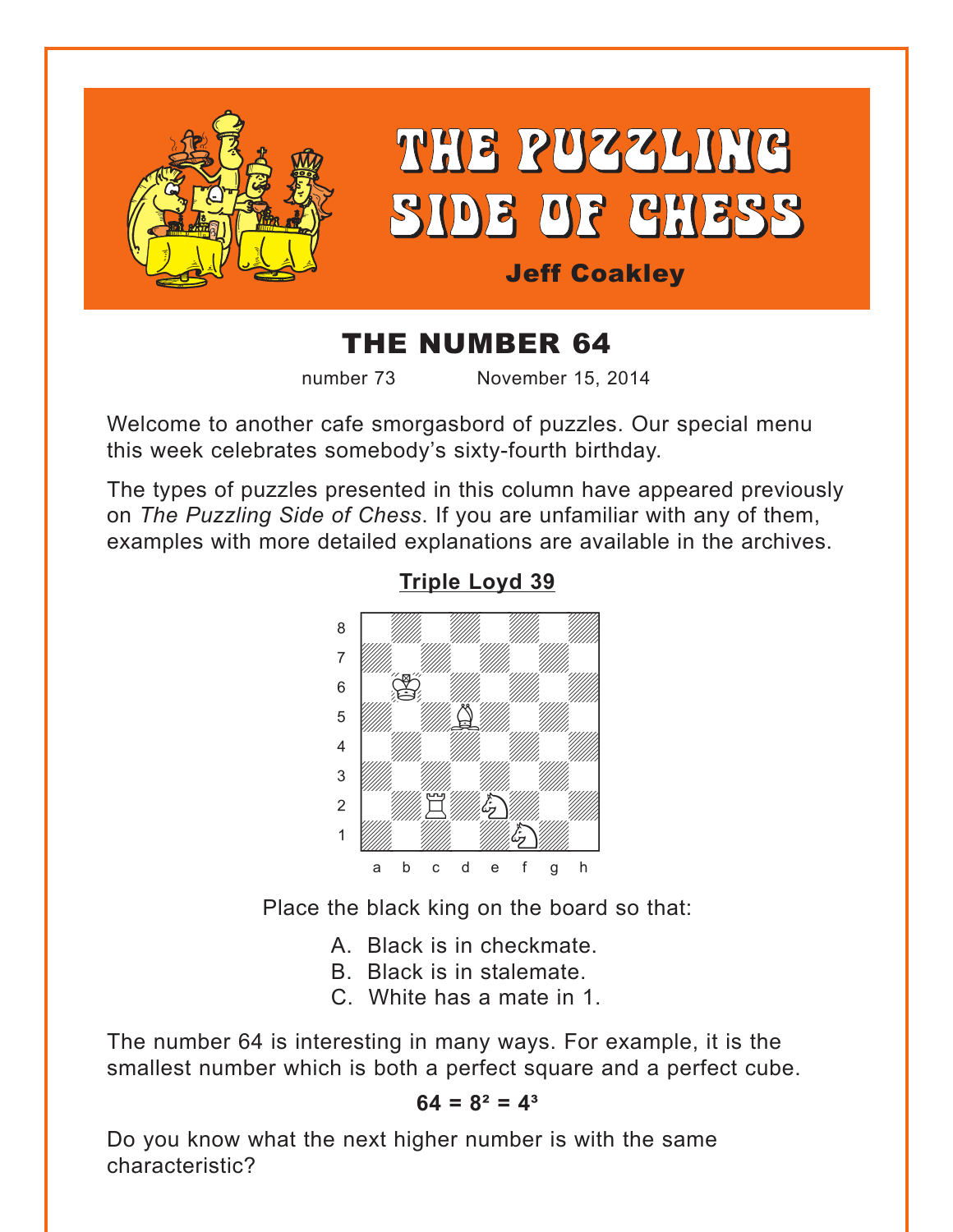<span id="page-1-0"></span>

*"Excuse me, waiter. This is not the problem I ordered."*



## **[Passing Bishops 01](#page-7-0)**

Get from A to B in eleven moves. (six white, five black)

The two sides alternate moves in the usual way. Position B should be reached after White's sixth turn. Solving the puzzle in twelve moves is easy. Eleven is tricky.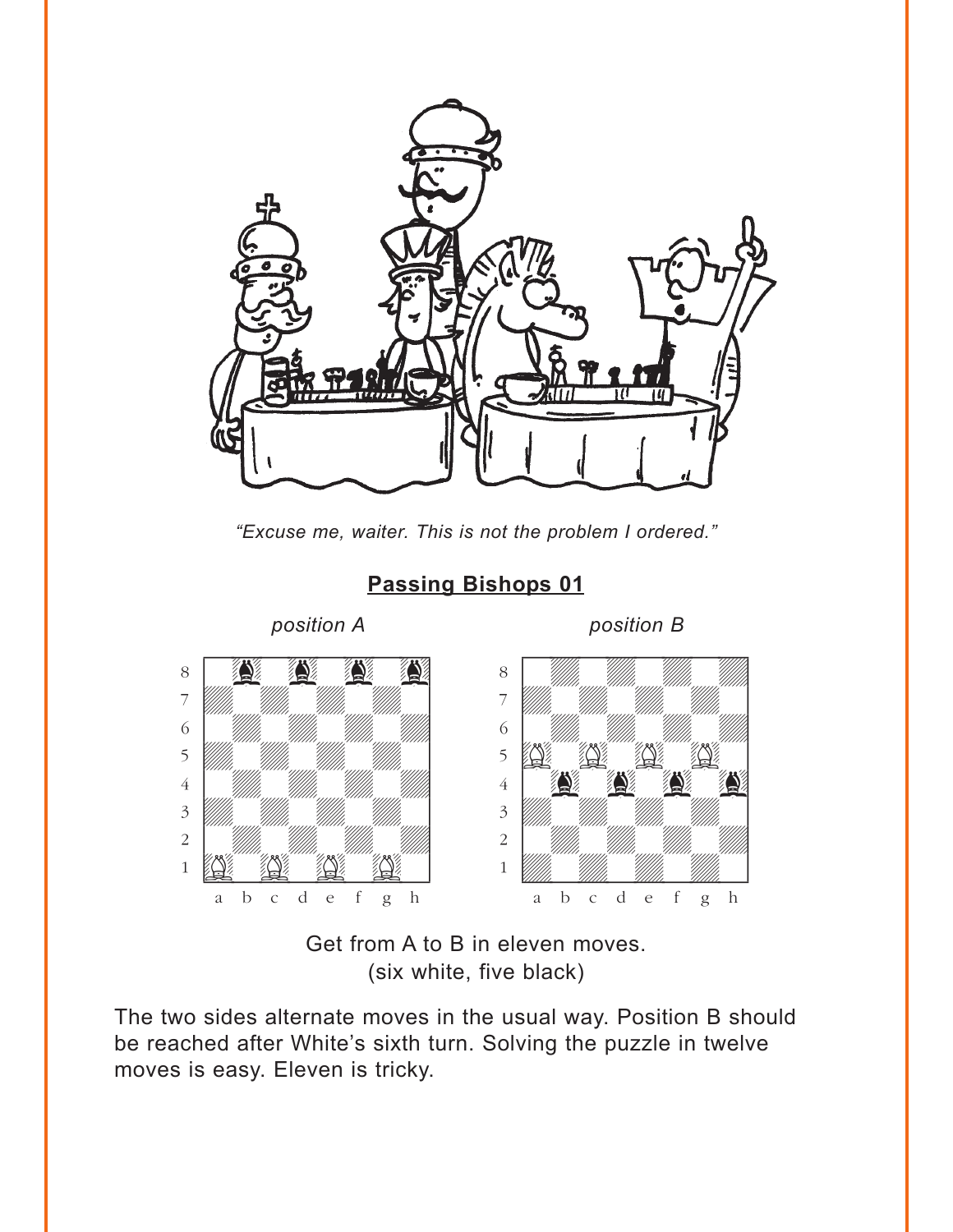<span id="page-2-0"></span>As we all know, a chessboard has 64 squares. But did you also know that there are 64 hexagrams in the *I Ching* and 64 positions in the Kama Sutra?

Proof Game 36 (4.0 moves)



This position was reached after Black's fourth turn. What were the moves?

The leading Russian chess magazine, published since 1924, has the simplest of names: 64. Past editors include world champions Tigran Petrosian and Anatoly Karpov.

**Synthetic Game 08** 



Compose a game that ends with the move 5... Ke8#.

Almost hard to believe, but the black king can give mate on the fifth turn of a game.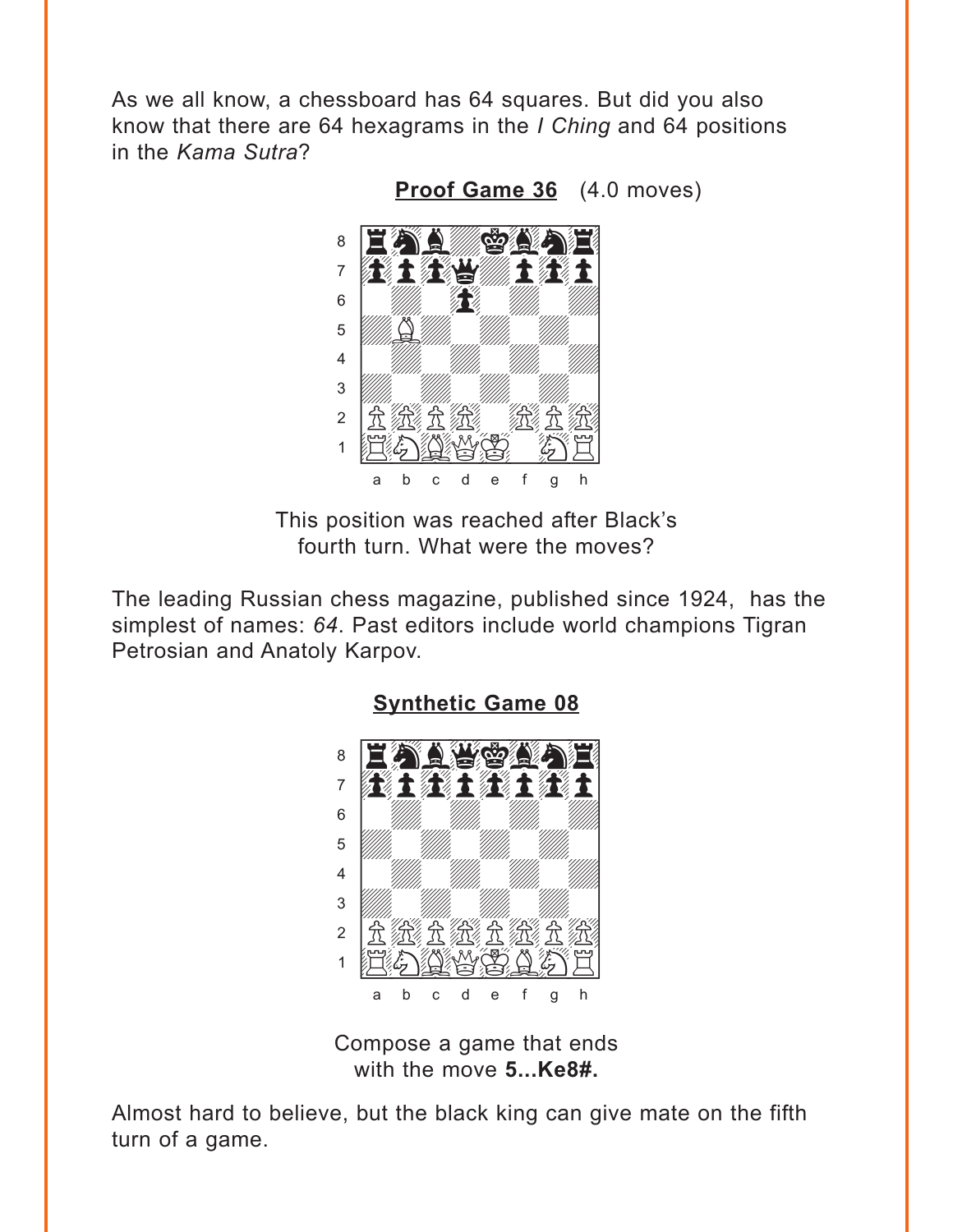<span id="page-3-0"></span>Are you ready for some more bits of 64 trivia?

- \* 64 is the atomic number of the element gadolinium (Gd), a silverywhite metal used in the shielding of nuclear reactors.
- \* 64 is the telephone country code for New Zealand and Pitcairn Island. The latter is famous for its historical connection to *Mutiny on the Bounty*.
- \* 64 years is two billion seconds (2,019,600,000). But who's counting?
- \* The Roman numeral for sixty-four, LXIV, contains four different letters. What is the smallest number with four different letters?



## **[Chess Maze 10](#page-9-0)**

Pawn Maze

Which kind of promoted piece gets through the maze fastest? Rook, bishop, or knight?

Only the white pawn moves. When it reaches the last rank, it may become a rook, bishop, or knight. But not a queen. After the promotion, only the promoted piece moves. Find the shortest path to capture the black king, without taking any pieces or moving to a square attacked by a black piece. It is possible to go through the maze with a rook, bishop, or knight. Figure out which piece has the shortest path, and which the longest.

This puzzle is a *Toronto style* chess maze. Captures are not allowed. For more details, see column 69.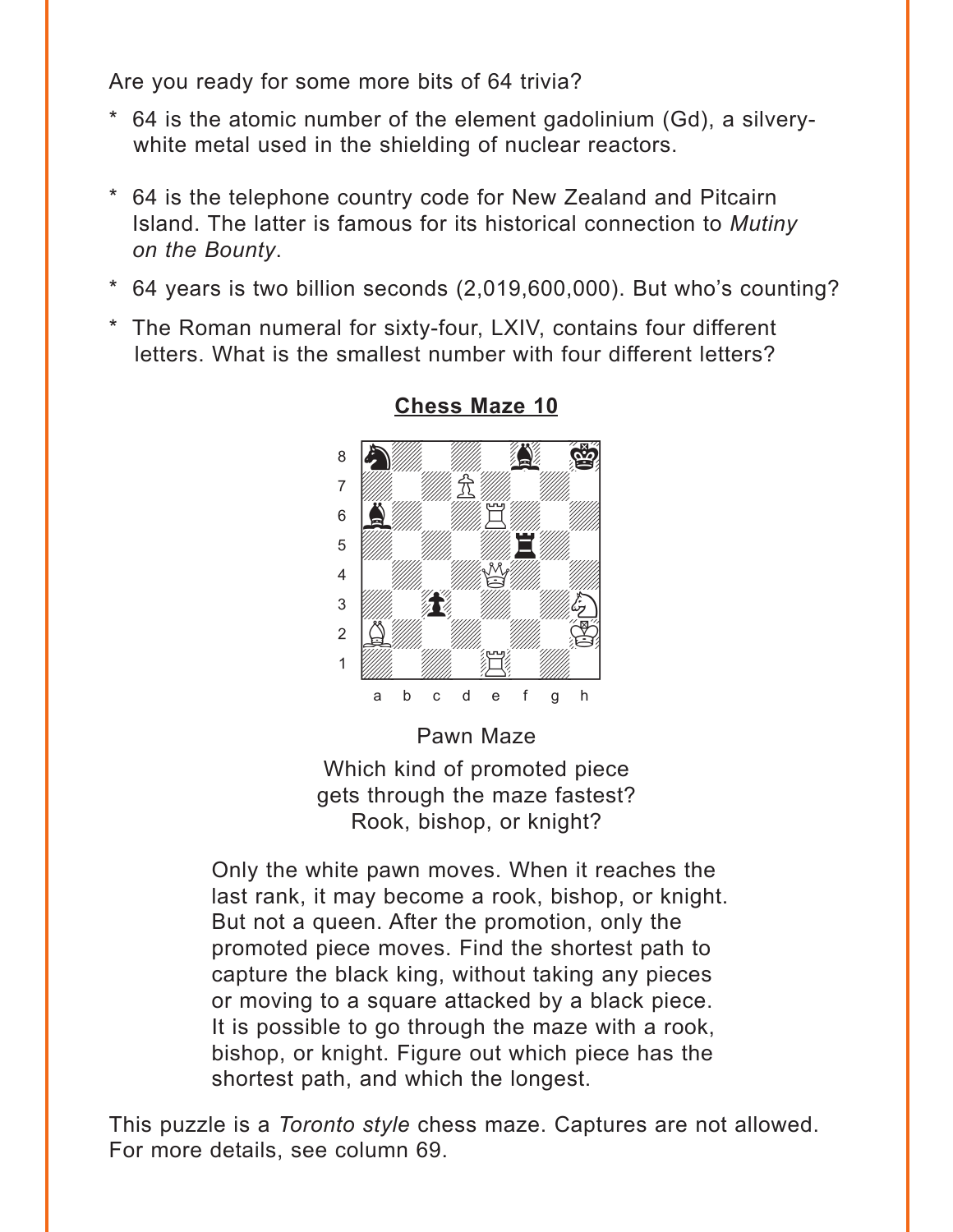<span id="page-4-0"></span>In 1950, sixty-four years ago, the world chess champion was Mikhail Botvinnik. Uruguay won the World Cup. And the world population was 2.5 billion. Now we're up to 7 billion. That's an average increase of two people every second.

The 1950 Candidates Tournament in Budapest ended with a tie between two Ukrainian grandmasters, David Bronstein (1924-2006) and Isaac Boleslavsky (1919-1977). They must have been wellmatched because their twelve game playoff was also a tie! After two additional games, Bronstein finally prevailed, earning the right to challenge Botvinnik for the world championship.

Their match the following year ended with the score 12-12. There was no playoff. According to the rules, in case of a tie, the champion retained his title.

- \* Thirty years later, David Bronstein married the daughter of Isaac Boleslavsky.
- \* Can you name the other two players who tied a title match and never became world champion?



#### **Multi-Wham 17**

Series-mate in 32

White plays thirty-two moves in a row to mate Black.

Only the last move may give check. Captures are allowed. White may not place their own king in check. Black does not get a turn.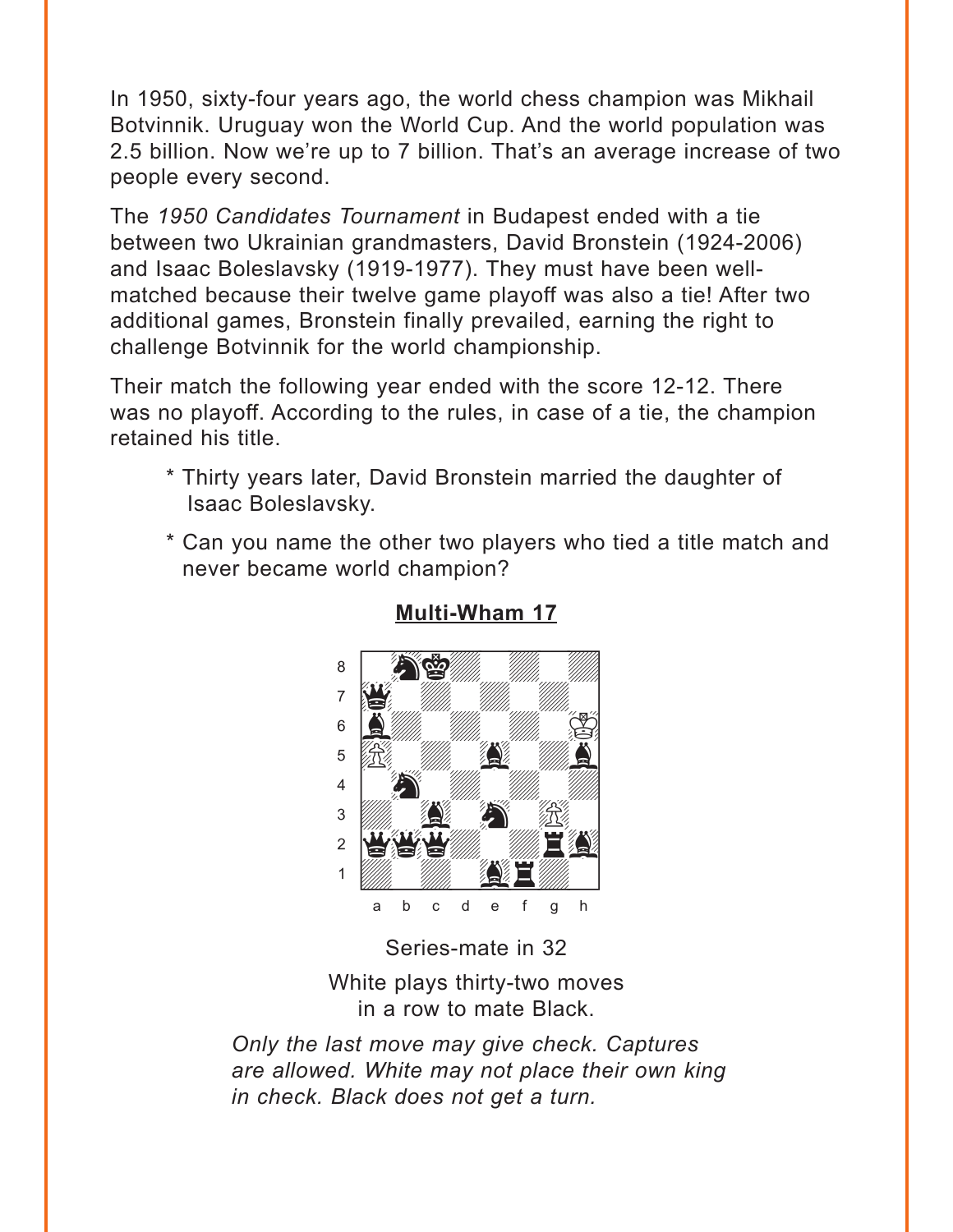## **[The \\$64,000 Question](#page-13-0)**

<span id="page-5-0"></span>A chessboard consists of 64 squares. Each has width 1 and length 1. These squares can also be combined to form larger squares. For example, the four squares a1, a2, b1, b2 form a 2 x 2 square. Our bonus question concerns squares of any size (1x1, 2x2, 3x3, etc.).



How many squares are there on a chessboard?



*'64 Chevy Impala "lowrider style"*

A great birthday gift. Ready to roll.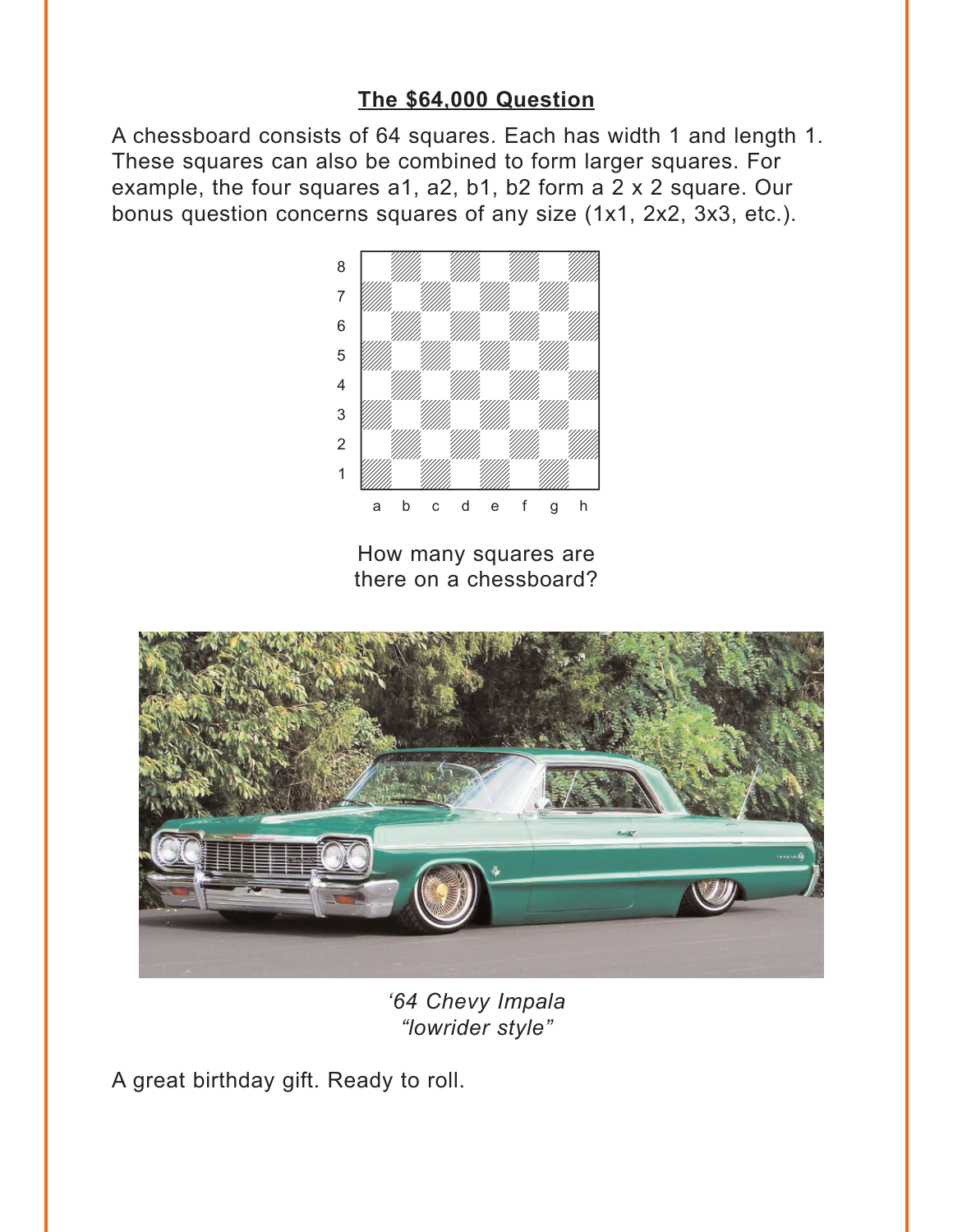# <span id="page-6-0"></span>**SOLUTIONS**

All compositions by J. Coakley. Problems 1, 3, 6 are *ChessCafe.com* originals (2014). The others are from *Winning Chess Puzzles For Kids Volume 2* (2010).

*PDF hyperlinks*. You can advance to the solution of any puzzle by clicking on the underlined title above the diagram. To return to the puzzle, click on the title above the solution diagram.



**[Triple Loyd 39](#page-0-0)**

A. Kh1# B. Kb8= C. Kd3 (Rd2#)

For more triple loyds, see column 56 in the archives.

## **Squares and cubes**.

The next higher number above 64 that is both a perfect square and a perfect cube is  $729 (27^2 = 9^3)$ .

Any number which is a perfect power of 6 has this characteristic  $(64 = 2<sup>6</sup>$  and 729 = 3<sup>6</sup>). The next number in the sequence is 4096 which is 64 squared! ( $64^2$  =  $16^3$  = 4096) The list continues with 15,625 and 46,656.

By the way, it could be argued that the smallest number which is a square and a cube is the number 1.  $(1 = 1^2 = 1^3)$  But that's not quite the same thing, is it?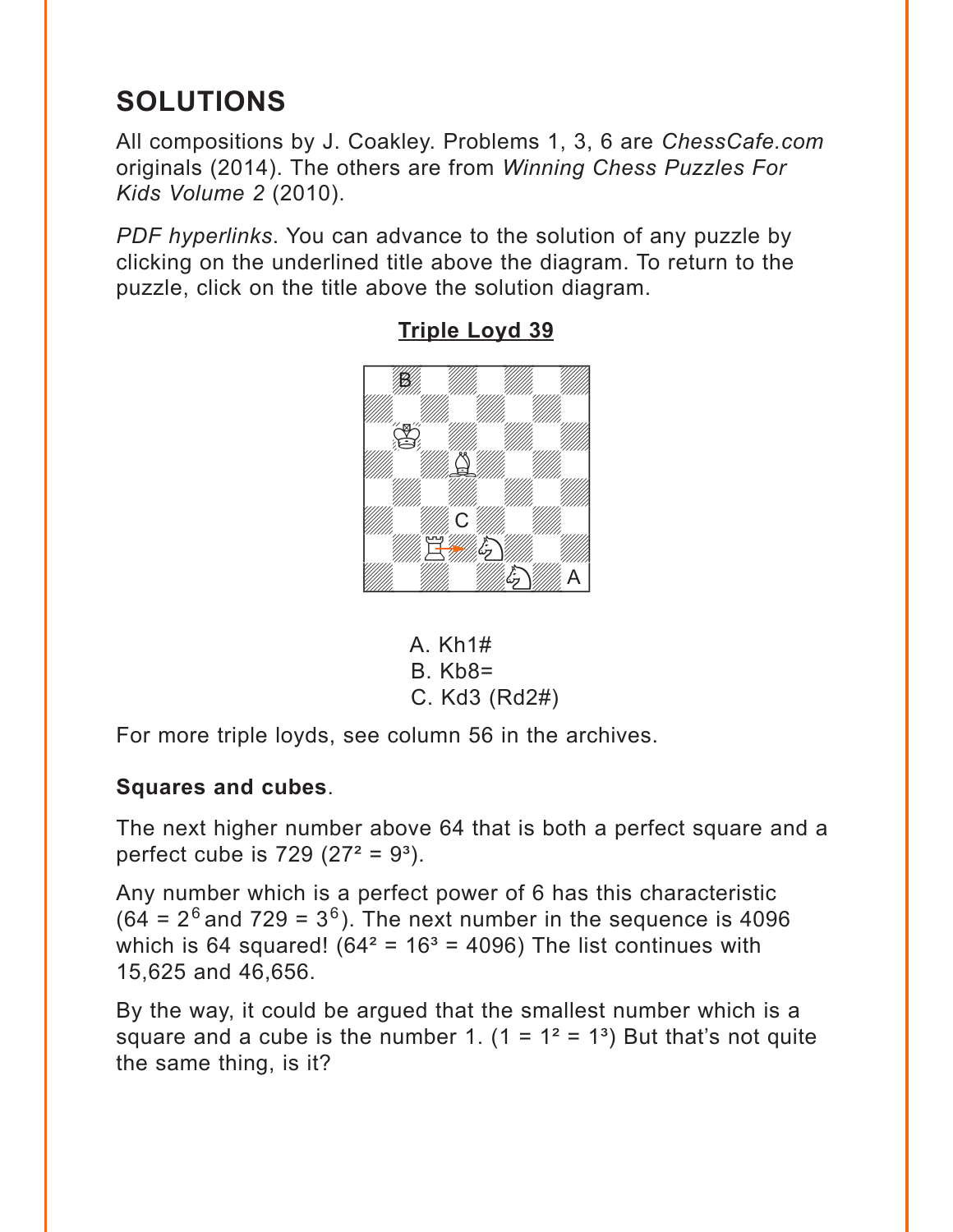## **[Passing Bishops 01](#page-1-0)**

<span id="page-7-0"></span>

6. Be5

The bishops on the long diagonal are the time wasters.



**[Proof Game 36](#page-2-0)**

1.e4 d5 2.exd5 Qd6 3.Bb5+ Qd7 4.d6 exd6

Did the tempo move by the black queen slow you down?

For more proof games, see column 64.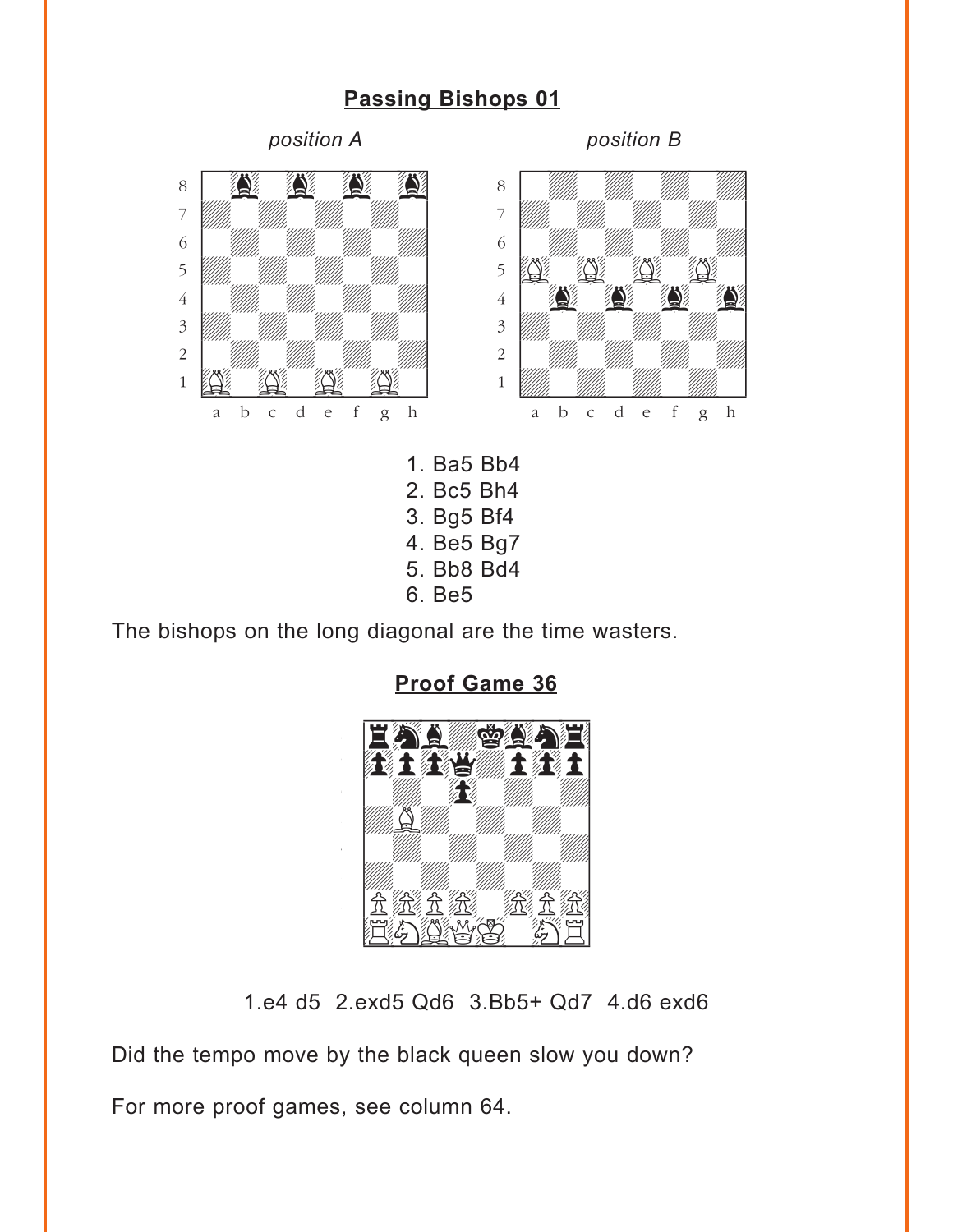## **Synthetic Game 08**

<span id="page-8-0"></span>

1.e4 e6 2.Ke2 d6 3.Ke3 Kd7 4.Kf4 e5+ 5.Kf5 Ke8#

Obviously, the final move must be a discovered check.

The game is not unique. There are several mating patterns and various move orders. Here is a similar solution on the queenside.

1.d4 d5 2.Kd2 e6 3.Kc3 Ke7 4.Kb4 a6 5.Kc5 Ke8#

The white king can also greet his fate on g4 or h4.

1.f3 e5 2.Kf2 d5 3.Kg3 Kd7 4.Kg4 g6 5.g3 Ke8# 1.f4 e5 2.Kf2 Ke7 3.Kg3 h5 4.Kh4 d6 5.g3 Ke8#

More information on synthetic games can be found in column 14.

#### Roman numerals

The smallest number with four different letters is forty-four, XLIV.

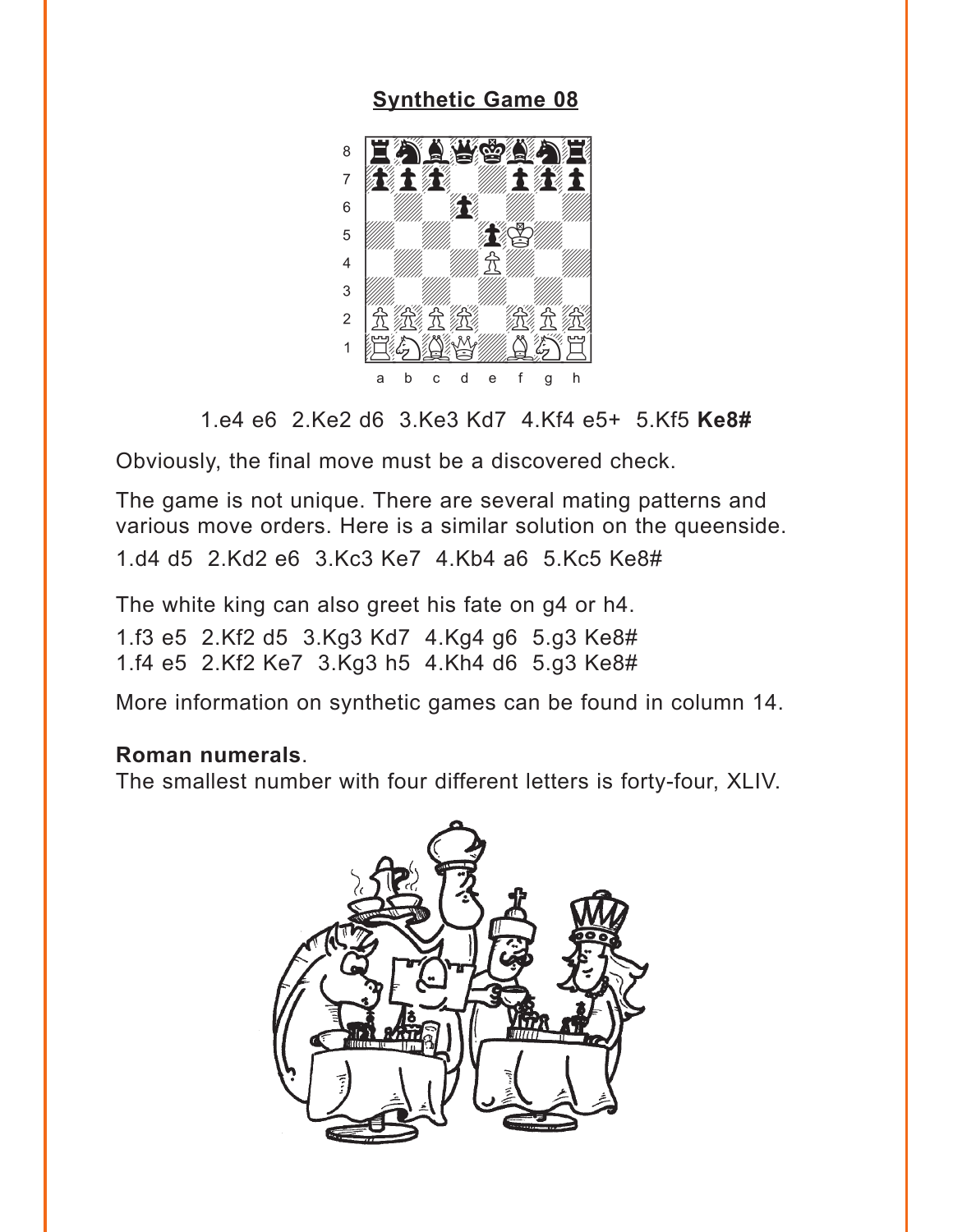## **[Chess Maze 10](#page-3-0)**

<span id="page-9-0"></span>

- A bishop is fastest. 7 moves. d8=B-h4-g3-b8-a7-d4xh8  $\Delta$
- A knight is slowest. 9 moves. d8=N-c6-d4-c2-e3-g2-h4-g6xh8  $\mathfrak{D}$
- A rook is the middle man. 8 moves. d8=R-d1-c1-c2-g2-g4-h4xh8 買

Promoting to a queen would be way too easy. 3 moves. d8=Q-h4xh8

## **Title ties.**

The three players who tied a title match and never became world champion are Carl Schlechter (1910), David Bronstein (1951), and Peter Leko (2004).



**David Bronstein**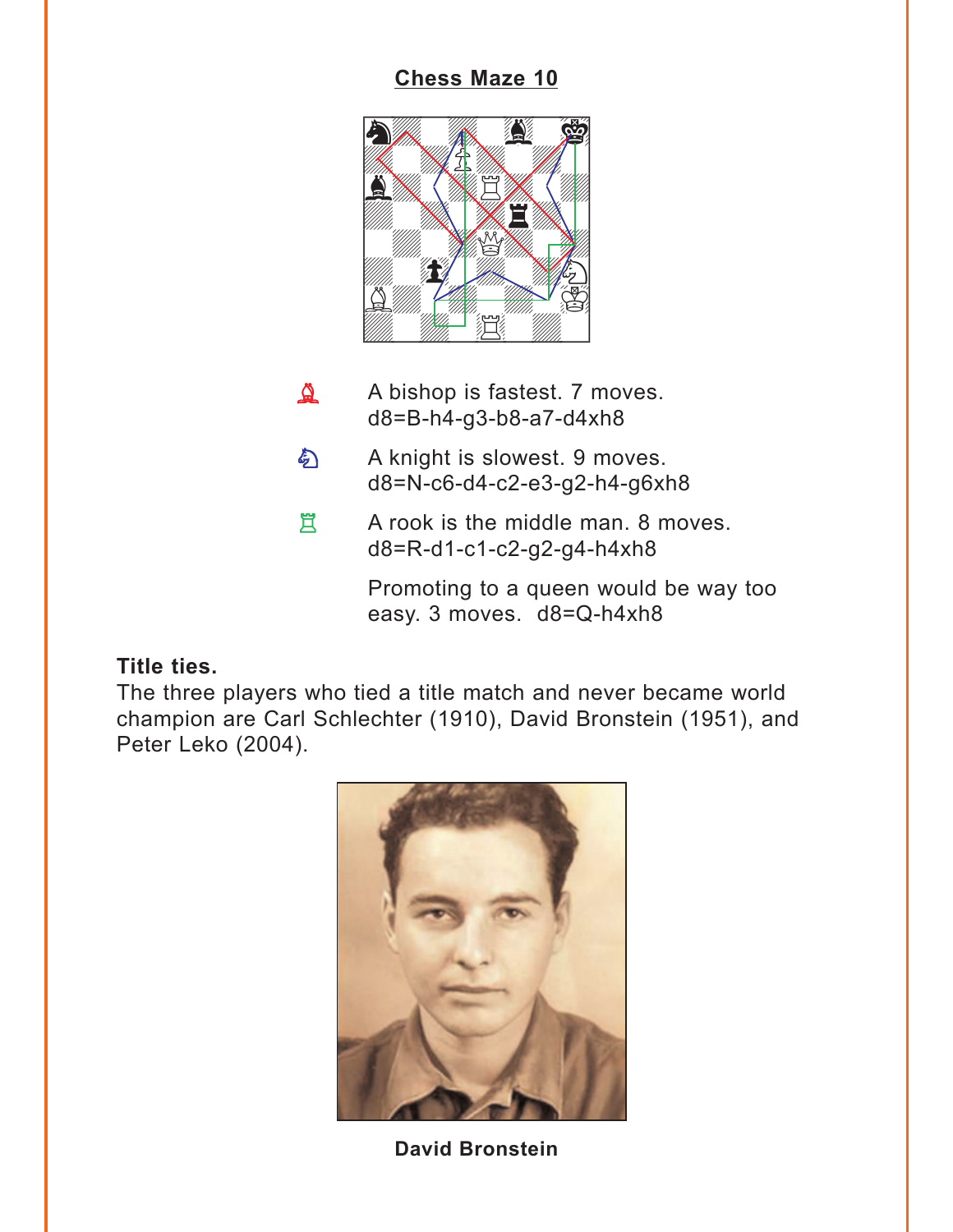**Multi-wham 17** series-mate in 32

<span id="page-10-0"></span>

A king and two pawns take on a fully loaded black army.

 $1.Kg5$ 

It's almost necessary to see the entire solution before making the initial move. The first thing to realize is that the g-pawn will not be able to promote to a queen or rook. That would be check unless the white king could obstruct the 8th rank, which is prevented by the black rooks at f1 and q2. So the q-pawn must promote to a minor piece. The key to determining which type of minor piece is the black queen on a7.

The black king is fairly open. Mating him with one minor piece and the king will be impossible, which means that White must also promote the a-pawn. That will require capturing the queen on a7. The white king cannot capture her because a king can never move next to a queen. A white knight cannot capture on a7 either because it would be check. Therefore, the g-pawn must become a dark-square B! That can only happen on h8, which makes the capture gxh5 necessary.

The white king is blocking the g-pawn's path to h8. He has to get out of the way before the pawn advances and prevents his escape. The only place to go is h3.

- $2.Kh4$
- $3.Kh3$
- $4.94$
- $5.9xh5$
- $6.h6$
- $7.h7$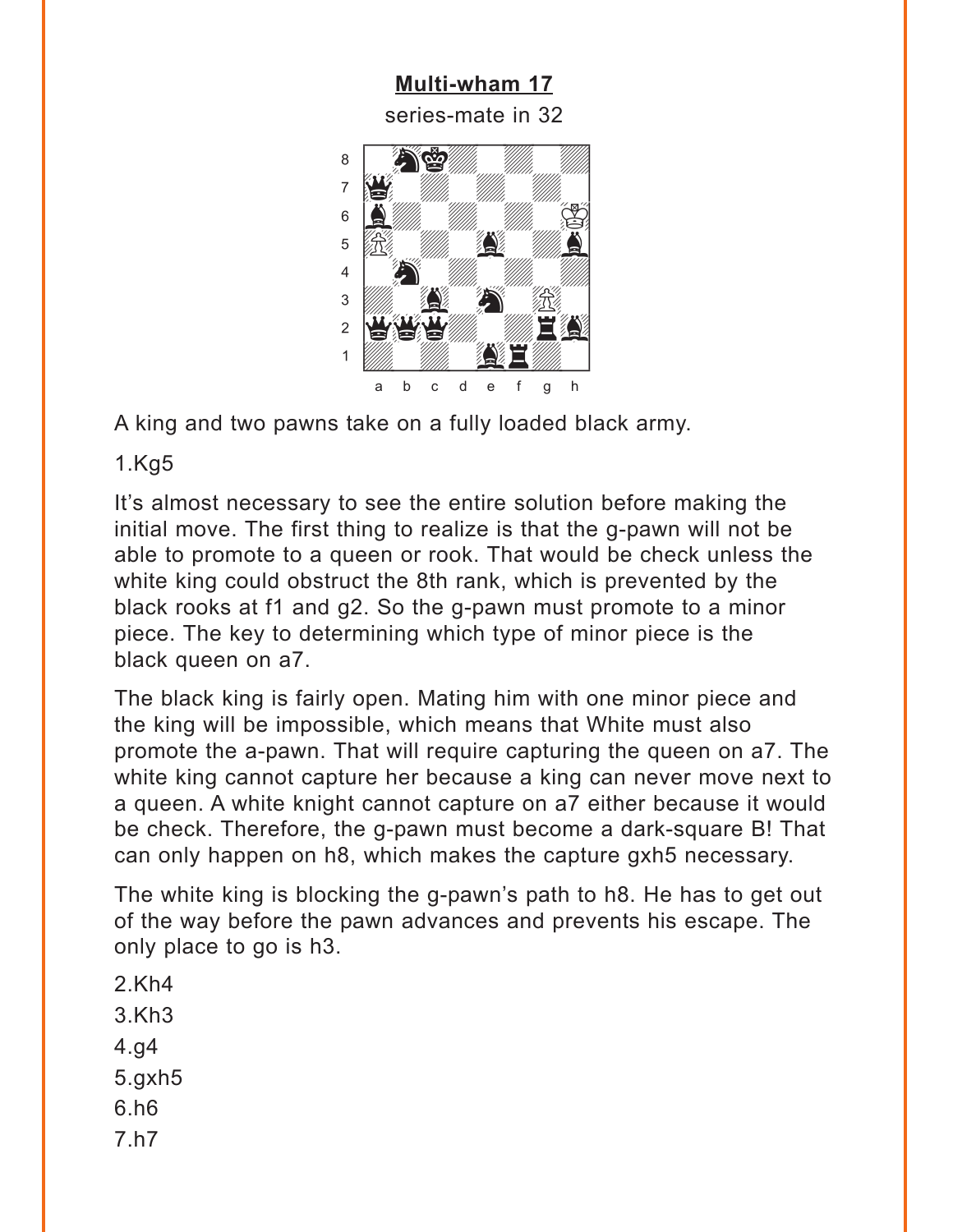8.h8=B To free the white a-pawn, the light-square bishop on a6 must also be captured. That will have to be done by the white king. The next sequence of moves is the most efficient way for the white bishop to liberate the king and allow him to reach b6.



- 9.Bxe5
- 10.Bxb8
- 11.Bxa7
- 12.Bxe3
- 13.Bf2 On f2, the bishop obstructs the 2nd rank and the f-file, allowing the king to capture on g2 and cross over f3.



- 14.Kxg2
- 15.Kf3
- 16.Ke3
- 17.Bxe1
- 18.Bxc3 Securing the d4 square.
- 19.Kd4
- 20.Kc5
- 21.Kb6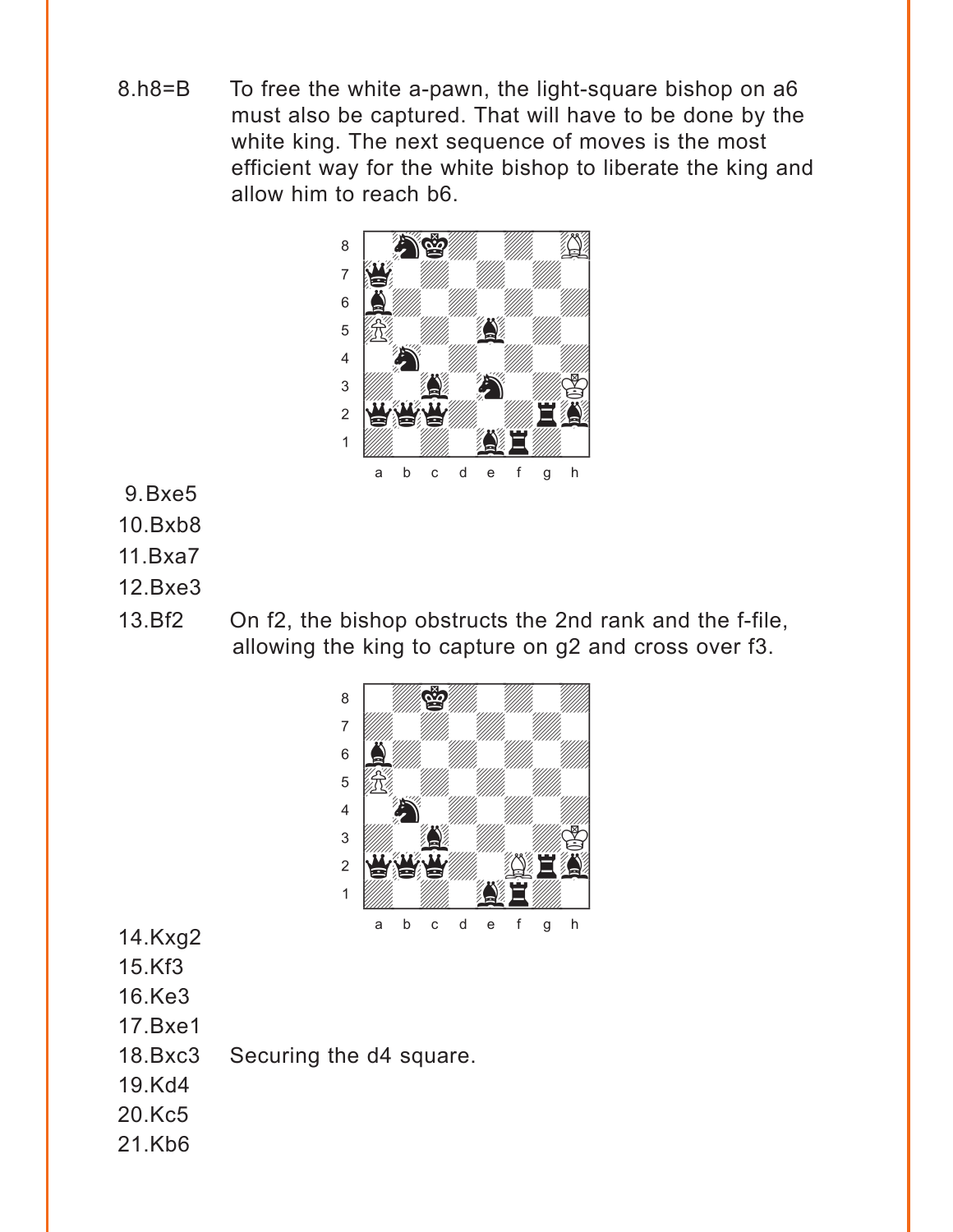

- 22.Bxb4 Removing the defender of the bishop on a6.
- 23.Kxa6
- 24.Kb6 The a-pawn is ready to roll.
- 25.a6
- 26.a7
- 27.a8=B Once again, promoting to queen or rook is impossible. Mating with a knight is possible, but it takes five more moves than with a new bishop. For example, 27.a8=N, 28.Nc7, 29.Ne6, 30.Nd4, 31.Nxc2, 32.Nd4, 33.Nf5, 34.Kc6, 35.Ba5, 36.Bc7, 37.Ne7#.



- 28.Bd5 Now a quick rearrangement of the white pieces sets up a classy crisscross mate.
- 29.Bxa2
- 30.Ka7
- 31.Ba5
- 32.Be6# See next page.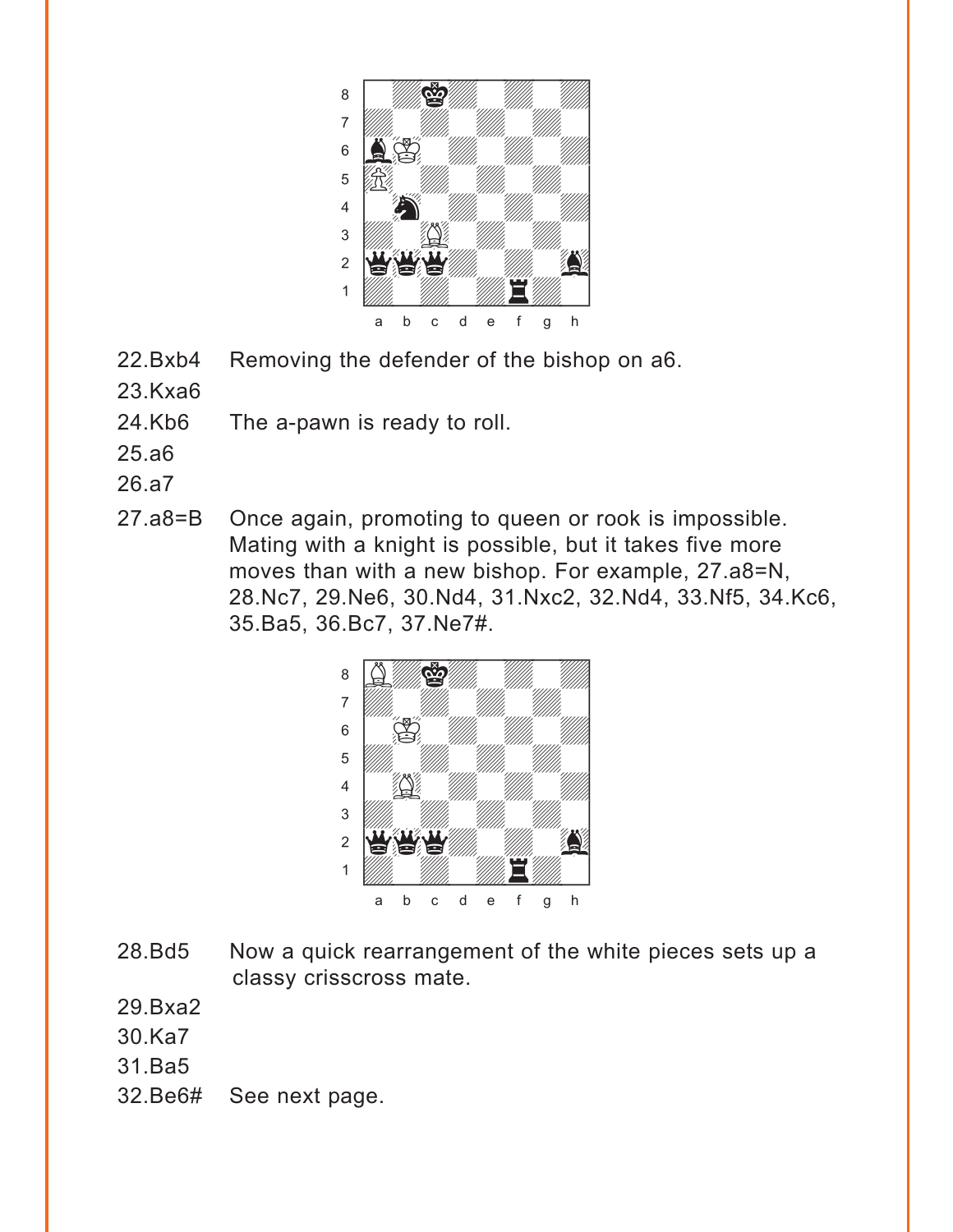<span id="page-13-0"></span>

Let's hear it for the two Bs.

For anyone interested in economic analysis, the only overqualified piece in this problem is the bishop on h5, which could be replaced by a pawn. The other black pieces cannot be demoted. If the white king started on g7 instead of h6, then the piece on h5 would have to be a bishop for a series-mate in 33. But the king would be in check on g7 and the first move would be forced.

More series-mates are available in the archives, beginning with column 2.

# **[The \\$64,000 Question](#page-5-0)**

There are **204** squares on a chessboard.

| 64  | 1x1 |
|-----|-----|
| 49  | 2x2 |
| 36  | 3x3 |
| 25  | 4x4 |
| 16  | 5x5 |
| 9   | 6x6 |
| 4   | 7x7 |
| 1   | 8x8 |
| 204 |     |

The entire chessboard is one big square. Did anyone forget 8x8? The number of n-sided squares =  $(9-n)^2$